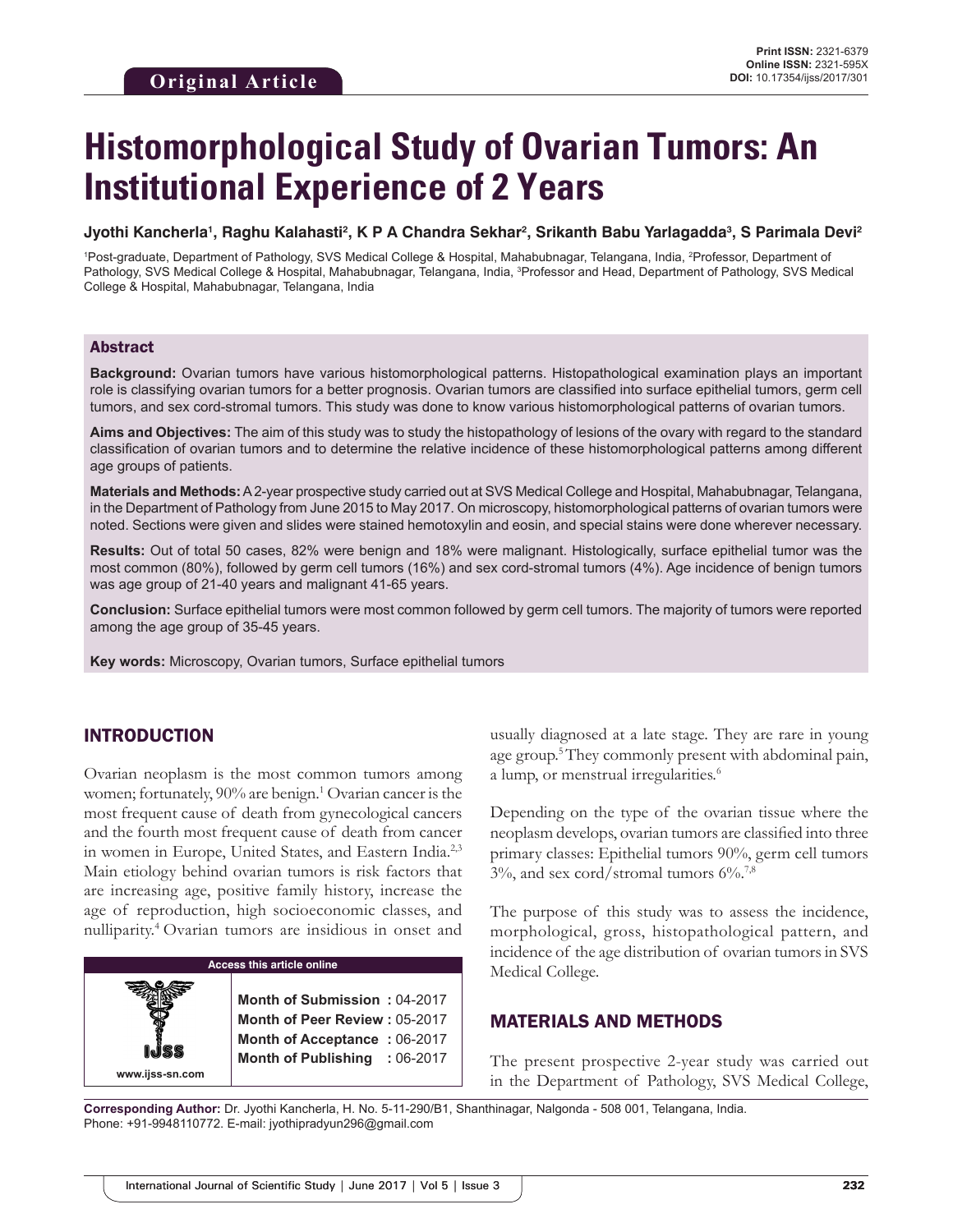Mahabubnagar, Telangana, India, from June 2015 to May 2017. The samples included the specimens from the Department of Gynecology at our institute along with specimens from outside.

The specimens were allowed to fix in 10% buffered formaline for 24-48 h. After fixation, multiple bits were taken from representative areas of the tumor and the accompanying tissue. Special attention was given to solid areas adjacent to the ovarian surface and papillary projections. They were processed for histopathological examination, and paraffin blocks were made. The blocks were cut at 3-5 um thickness and stained with hematoxylin and eosin stain; special stains were carried out whenever needed.

# RESULTS AND OBSERVATIONS

A 2-year prospective study of ovarian tumors was studied at the Department of Pathology, SVS Medical College, Mahabubnagar, Telangana, from June 2015 to May 2017.

Out of 50 ovarian tumors included, 82% (41/50) were benign and 18% (9/50) were malignant (Table 1).

Surface epithelial tumors were most common (80%) followed by germ cell tumors (16%) (Table 2).

Out of 40 cases of surface epithelial tumors, serous tumors comprised about 75% (30/40) and mucinous tumors about 25% (10/40) (Table 3).

Out of 40 cases of surface epithelial tumors, serous cystadenomas comprised about 62.5% (25/40), serous cystadenocarcinoma 12.5% (5/40), mucinous cystadenomas about 17.5% (7/40), and mucinous cystadenocarcinomas  $7.5\%$   $(3/40)$ .

Germ cell tumors comprised about 16% (8/50) all of them are mature teratomas (Table 2).

Sex cord-stromal tumors comprised only 4% (2/50) of all ovarian tumors (Table 2). In 2 cases of sex cord stromal tumors one is granulosa cell tumor and another is fibroma.

Age range from 15 to 65 years with majority of cases included, among 36-45 years, 30 (60%) cases. The youngest patient of our series was a female of 15 years with dermoid cyst, and the oldest patient was 65 years, a case of serous cystadenocarcinoma ovary.

Serous cystadenomas (20), mucinous cystadenomas (5), benign cystic teratomas (4), and granulosa cell tumor (1) were most common among 36-45 years of age group. One case of fibroma and 3 cases of benign cystic teratomas were among 46-55 years of age. Three cases of serous cystadenocarcinoma and 1 case of mucinous cystadenocarcinomas were among 56-65 years of age group (Table 4).

On gross examination, among 50 cases, cystic 78% (39/50), solid  $16\%$  (8/50), and both cystic and solid areas  $6\%$  (3/50) (Table 5).

Based on the site of involvement, majority of the tumors were unilateral about 76% (38/50) with right side predominance, bilateral in 24% (12/50).

| Table 1: Distribution of ovarian tumors |                     |  |  |
|-----------------------------------------|---------------------|--|--|
| <b>Tumor</b>                            | Number of cases (%) |  |  |
| Benign                                  | 41 (82)             |  |  |
| Malignant                               | 9(18)               |  |  |
| Total                                   | 50 (100)            |  |  |

#### **Table 2: Histomorphological pattern of ovarian tumor**

| Type of tumor             | Number of cases (%) |
|---------------------------|---------------------|
| Surface epithelial tumors | 40 (80)             |
| Germ cell tumors          | 8(16)               |
| Sex cord-stromal tumors   | 2(4)                |
| Total                     | 50 (100)            |

# **Table 3: Percentage distribution of surface epithelial tumors**

| Type            | Number of cases (%) |  |  |
|-----------------|---------------------|--|--|
| Serous tumors   | 30 (75)             |  |  |
| Mucinous tumors | 10(25)              |  |  |
| Total           | 40 (100)            |  |  |

| Table 4: Age-wise distribution of cases |                     |  |  |
|-----------------------------------------|---------------------|--|--|
| Age in years                            | Number of cases (%) |  |  |
| $15 - 25$                               | 2(4)                |  |  |
| 26-35                                   | 10(20)              |  |  |
| $36 - 45$                               | 30(60)              |  |  |
| 46-55                                   | 4(8)                |  |  |
| 56-65                                   | 4 (8)               |  |  |

| <b>Table 5: Consistency of ovarian tumors</b> |                     |  |  |  |
|-----------------------------------------------|---------------------|--|--|--|
| <b>Consistency</b>                            | Number of cases (%) |  |  |  |
| Cystic                                        | 39 (78)             |  |  |  |
| Solid                                         | 8(16)               |  |  |  |
| Cystic and solid                              | 3(6)                |  |  |  |
| Total                                         | 50 (100)            |  |  |  |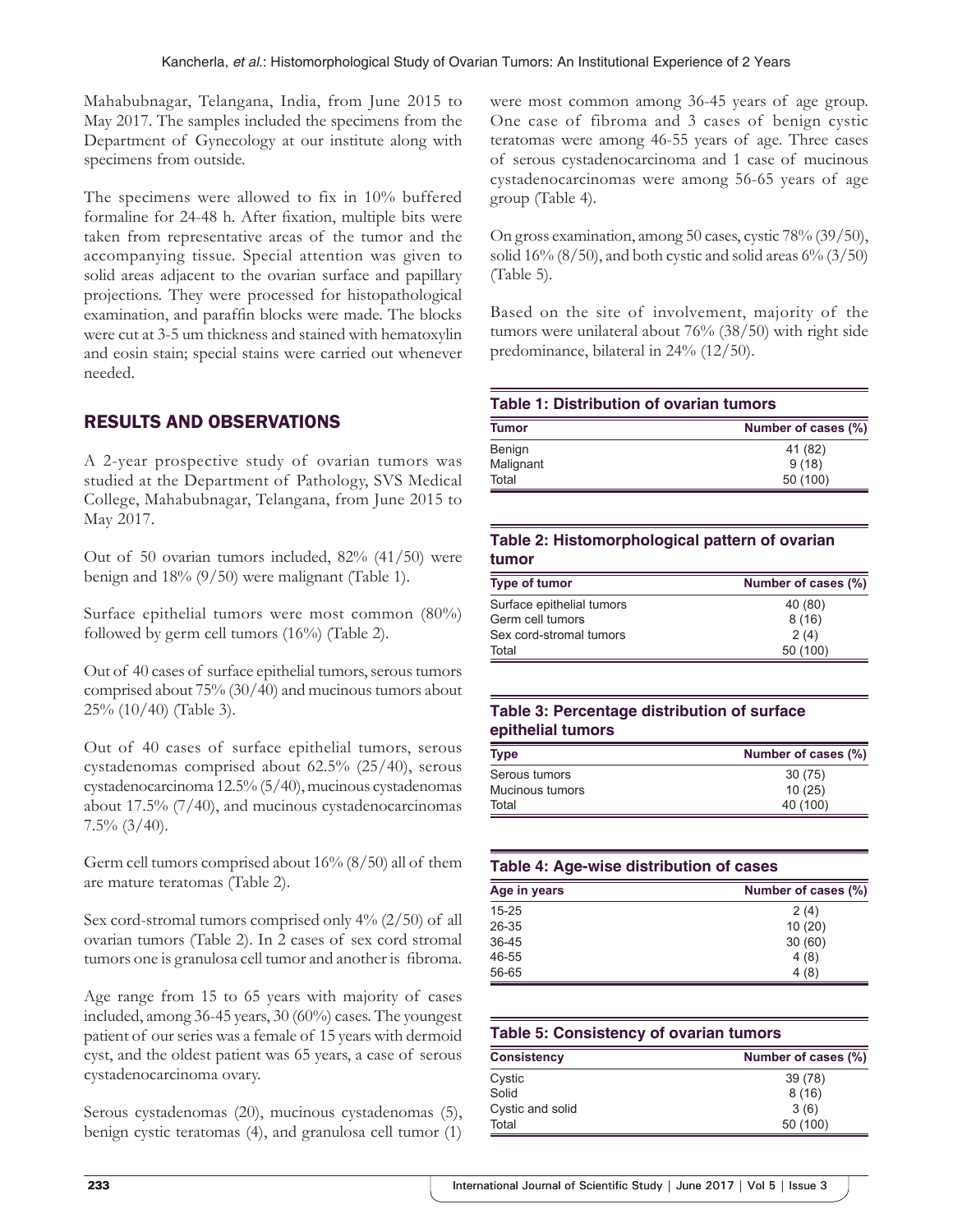| Table 6: Comparision of histomorphological patterns of ovarian tumors |                         |                             |                                                  |                                 |                                                    |                                |  |  |
|-----------------------------------------------------------------------|-------------------------|-----------------------------|--------------------------------------------------|---------------------------------|----------------------------------------------------|--------------------------------|--|--|
| Histomorphological<br>pattern                                         | Ahmad et $al.^{12}$ (%) | Tejeswini <sup>13</sup> (%) | <b>Panchal and</b><br>Parikh <sup>9</sup> $(\%)$ | Jha et al. <sup>10</sup> $(\%)$ | <b>Bhagyalakshmi</b><br>et al. <sup>14</sup> $(%)$ | <b>Present</b><br>study $(\%)$ |  |  |
| Surface epithelial tumors                                             | 543 (63.50)             | 237 (85.25)                 | 39(46.9)                                         | 84 (52.2)                       | 214 (80.2)                                         | 40 (80)                        |  |  |
| Germ cell tumors                                                      | 232 (27.13)             | 27 (9.72)                   | 38(45.7)                                         | 68 (42.2)                       | 38(14.2)                                           | 8(16)                          |  |  |
| Sex cord-stromal tumors                                               | 50(5.84)                | 11(3.95)                    | 3(3.6)                                           | 5(3.1)                          | 11(4.1)                                            | 2(4)                           |  |  |



**Figure 1: (a and b) Microscopic pictures of dermoid cyst highpower view and low-power view**



**Figure 2: (a and b) Papillary serous cystadenocarcinoma gross and cut section**



**Figure 3: (a and b) Microscopic pictures of papillary serous cystadenocarcinoma high- and low-power view**

## **DISCUSSION**

In the present study, age range from 15 to 65 years with majority of cases included, among 36-45 years, 30 (60%) cases. The youngest patient of our series was a girl of 15 years with dermoid cyst (Figure 1) and the oldest patient was 65 years, a case of serous cystadenocarcinoma ovary (Figures 2 and 3).

In the present study, surface epithelial tumors were most common (80%) followed by germ cell tumors (16%). This is similar to the finding of Ahmad *et al*., Tejeswini, Panchal and Parikh, Jha and Karki, and Bhagyalakshmi *et al*. (Table 6).

In the present study, cases were reported in the age group of 15-65 years. Majority was, among 35-45 years, 30 (60%) cases. In Panchal and Parikh study, age ranged from 10 to 86 years with mean age of 39.1.9 Jha and Karki showed majority of the ovarian tumors, among 31-40 years age group, 43 (26.7%) cases.10

Ovarian tumors were unilateral in 76% of cases (38/50) and bilateral in 24% (12/50) with the same findings of Panchal and Parikh study which showed unilateral tumors in 65 (78.3%) cases and bilateralism was seen in 18 cases (22%).9 In Janaki *et al*. study, most of the tumors were unilateral with right side predominance  $(66.42\%)$ .<sup>11</sup>

Teratoma was the most common germ cell tumor found in this study constituting 16% of all ovarian tumors which is comparable to the results observed by Janaki M *et al*. 11

#### **CONCLUSION**

The histopathological examination of ovarian tumors is the most important method to differentiate between benign and malignant tumors and also in predicting the prognosis. This study concludes that surface epithelial tumors were most common followed by germ cell tumors. Majority of the tumors were reported among the age group of 35-45 years.

## REFERENCES

- 1. Prate J. Pathology of Ovarian Cancer. Barcelona: Journal of Autonomous University of Barcelona, Department of Pathology; 2000.
- 2. Jacob IJ, Menon U. Progress and challengers in screening for early detection of ovarian cancer. Mol Cell Proteomics 2004;3:355-66.
- 3. Sen U, Sankarnarayanan R, Mandal S, Romana AV, Parkin DM, Siddique M. Cancer pattern in eastern India; The first report of Kolkata cancer registry. Int J Cancer 2002;100:86-91.
- 4. Hirschowitz L. What is ovarian carcinoma? Southwest Cancer Intell Serv J 2000;8:10-5.
- 5. Saadia T, Rubina S. Study of ovarian tumors in young girls. Prof Med J 2011;18:41-5.
- 6. Shahin R, Ghulam S, Abid A. A clinic-pathological study of ovarian cancer.